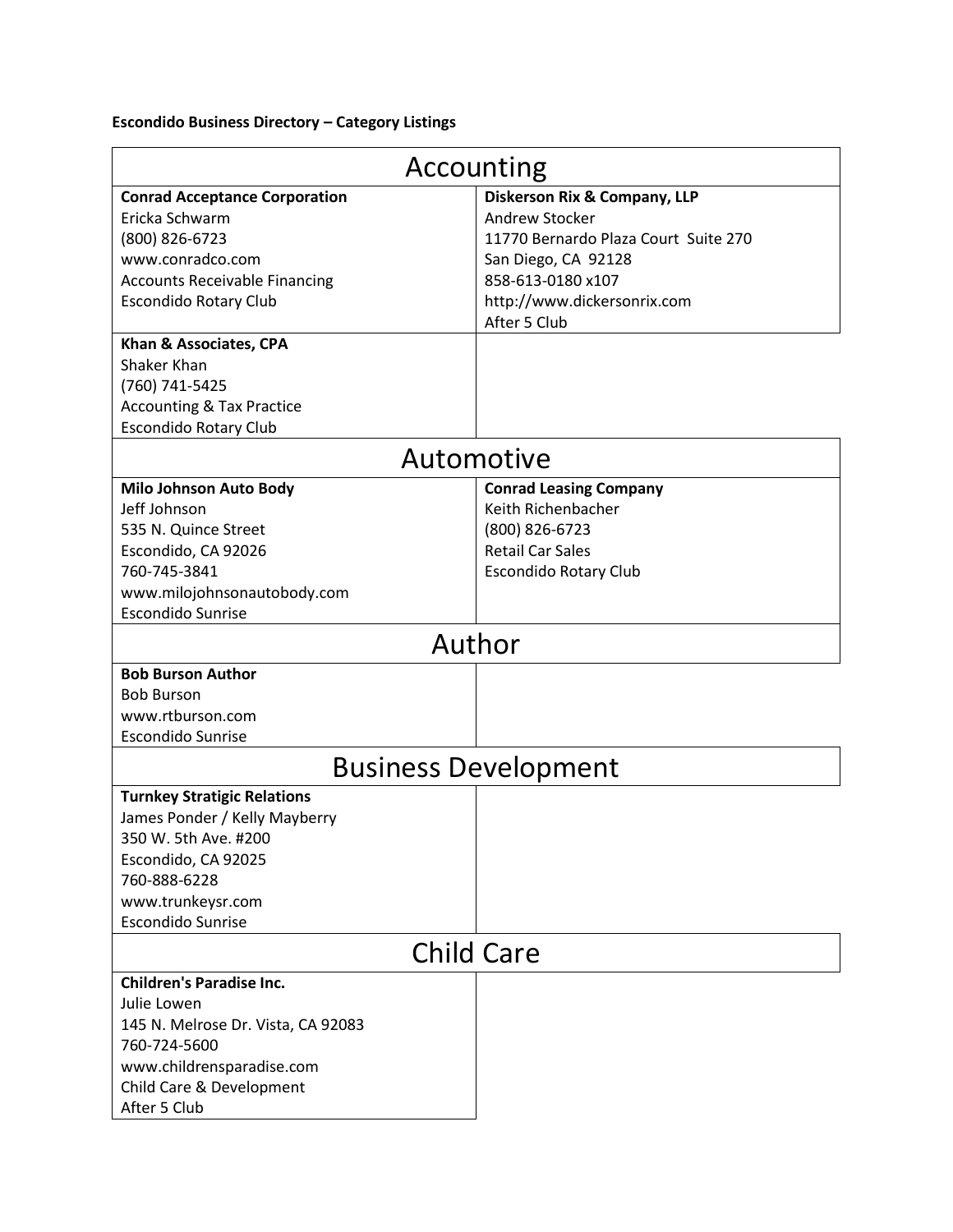| Clock and Watch Repair                         |                                       |
|------------------------------------------------|---------------------------------------|
| <b>Timekeepers of Escondido</b>                |                                       |
| <b>Burhan Kivrak</b>                           |                                       |
| 323 W. Grand Ave.                              |                                       |
| Escondido, CA 92025                            |                                       |
| 760-480-6488                                   |                                       |
| www.timekeeperssd.com                          |                                       |
| <b>Escondido Sunrise</b>                       |                                       |
| Community                                      |                                       |
| <b>Community Strategies Group, Inc.</b>        | <b>TERi Campus for Life</b>           |
| <b>Linday Bailey</b>                           | <b>Kimmy Roberts</b>                  |
| 1108 Rosehill Court                            | 251 Airport Rd.                       |
| Escondido, CA 92025                            | Oceanside, CA 92058                   |
| 760-445-132                                    | 760-721-1706                          |
| www.communitystrategiesgroup.com               | www.teriinc.com                       |
| <b>Escondido Sunrise</b>                       | <b>Escondido Sunrise</b>              |
|                                                | Construction                          |
| AJ Criss Landscape Concrete Masonry            | <b>Frontier Fence Co. Inc.</b>        |
| <b>Tony Criss</b>                              | Mark Miller                           |
| 1418 Golden Crest Dr.                          | (760) 745-5609                        |
| Escondido, CA 92029                            | frontierfencecoinc.com                |
| 760-489-5120                                   | Fencing                               |
| www.ajcriss.com                                | <b>Escondido Rotary Club</b>          |
| <b>Escondido Sunrise</b>                       |                                       |
| <b>Mission Pools of Escondido</b>              | <b>Westside Building Material Co.</b> |
| G. Bruce Dunn                                  | David Crabtree                        |
| (760) 743-2605                                 | 7465 Carroll Rd.                      |
| www.missionpools.com                           | San Diego, CA 92121                   |
| Swimming pool construction, repair and service | 858-566-4343                          |
| <b>Escondido Rotary Club</b>                   | www.westsidebmc.com                   |
|                                                | Escondido Sunrise                     |
| Contractors                                    |                                       |
| <b>Golden State General</b>                    |                                       |
| Marko Ribich                                   |                                       |
| (760) 415-2573                                 |                                       |
| www.GS-GC.com                                  |                                       |
| Contractors                                    |                                       |
| <b>Escondido Rotary Club</b>                   |                                       |
|                                                |                                       |
|                                                |                                       |
|                                                |                                       |
|                                                |                                       |
|                                                |                                       |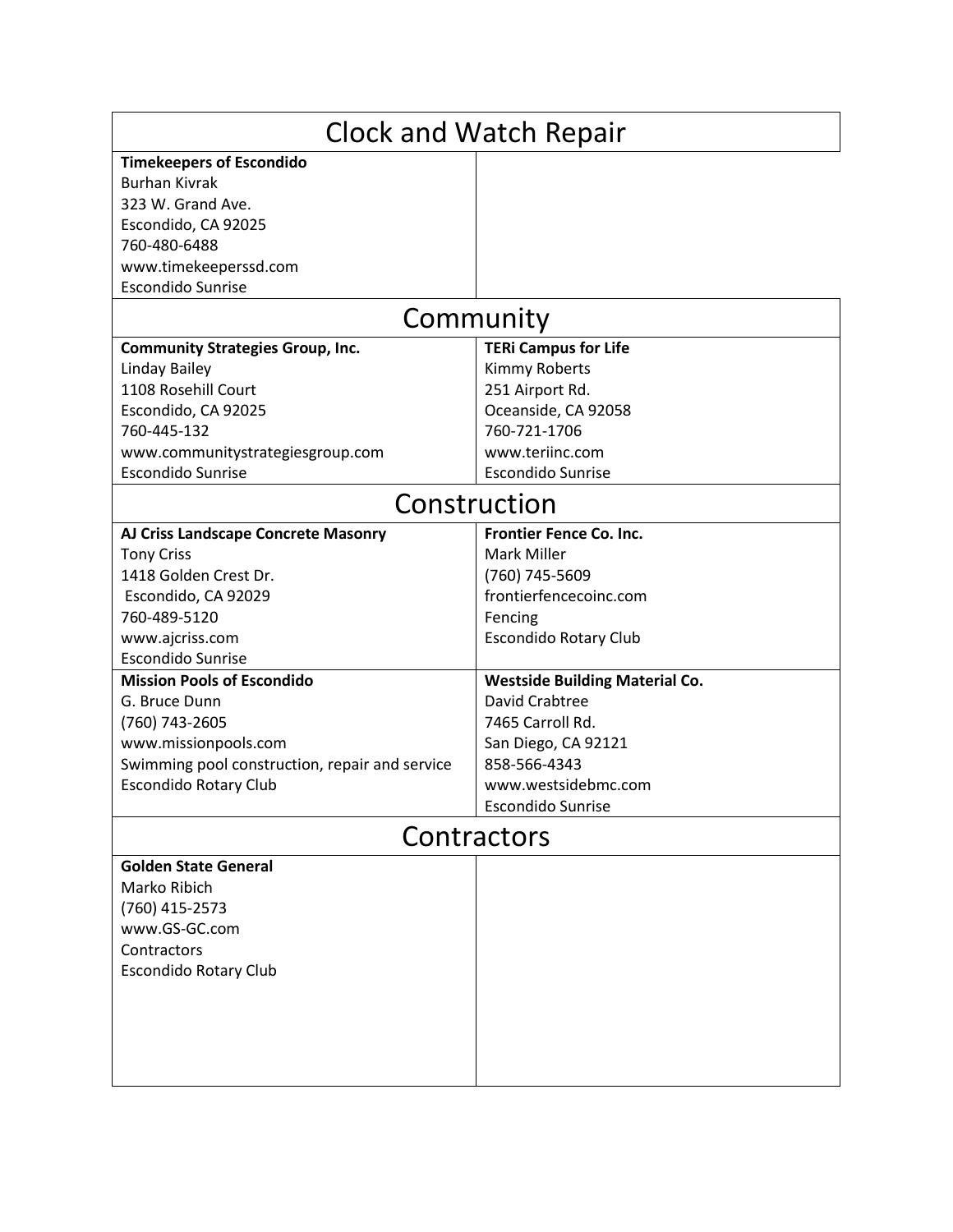| <b>Default Collections</b>           |                                                     |
|--------------------------------------|-----------------------------------------------------|
| <b>Conrad Credit Corporation</b>     |                                                     |
| Ericka Schwarm                       |                                                     |
| (800) 826-6723                       |                                                     |
| www.conradco.com                     |                                                     |
| <b>Escondido Rotary Club</b>         |                                                     |
| Embroidery                           |                                                     |
| <b>EmbroidMe Escondido</b>           |                                                     |
| Joe Ocampo                           |                                                     |
| (760) 294 4996                       |                                                     |
| www.embroidme-escondido.com/         |                                                     |
| Escondido Rotary Club                |                                                     |
|                                      | Engineering                                         |
| <b>ACAL Engineering</b>              | Masson & Associates, Inc.                           |
| Dave Lowen                           | John Masson                                         |
| 211 Main Street, Suite 205,          | 200 E. Washington Ave.                              |
| Vista, CA 92084                      | Escondido, CA 92025                                 |
| 760-724-7674                         | 760-741-3570                                        |
| acalengineering.com                  | www.masson-assoc.com                                |
| After 5 Club                         | <b>Escondido Sunrise</b>                            |
| <b>MEM Designs</b>                   | R&S Tavares Associates, Inc.                        |
| <b>Mark Maus</b>                     | <b>Ralph Tavares</b>                                |
| 456 Devonshire Glen                  | 16875 W. Bernardo Dr. #285                          |
| Escondido, CA 92027                  | San Diego, CA 92127                                 |
| 619-701-9763                         | 858-444-3344                                        |
| <b>Escondido Sunrise</b>             | www.rstavares.com                                   |
|                                      | <b>Escondido Sunrise</b>                            |
| Szytel Engineering & Surveying, Inc. |                                                     |
| Gary Szytel                          |                                                     |
| 220 West Grand Ave.,                 |                                                     |
| Escondido, CA 92025 760-741-6979     |                                                     |
| www.szytel-engineering.com           |                                                     |
| Surveying                            |                                                     |
| After 5 Club                         |                                                     |
| Financial                            |                                                     |
| <b>Trilogy Financial Services</b>    | Joel Beyer, Inc                                     |
| Gloria Lefler                        | Joel Beyer                                          |
| 12526 High Bluff Dr.                 | (760) 788-5953                                      |
| San Diego, CA 92130                  | www.joelbeyer.com/                                  |
| 858-755-6696                         | <b>Financial Advisor Life Transition Specialist</b> |
| www.trilogyfs.com                    | <b>Escondido Rotary Club</b>                        |
| <b>Escondido Sunrise</b>             |                                                     |
|                                      |                                                     |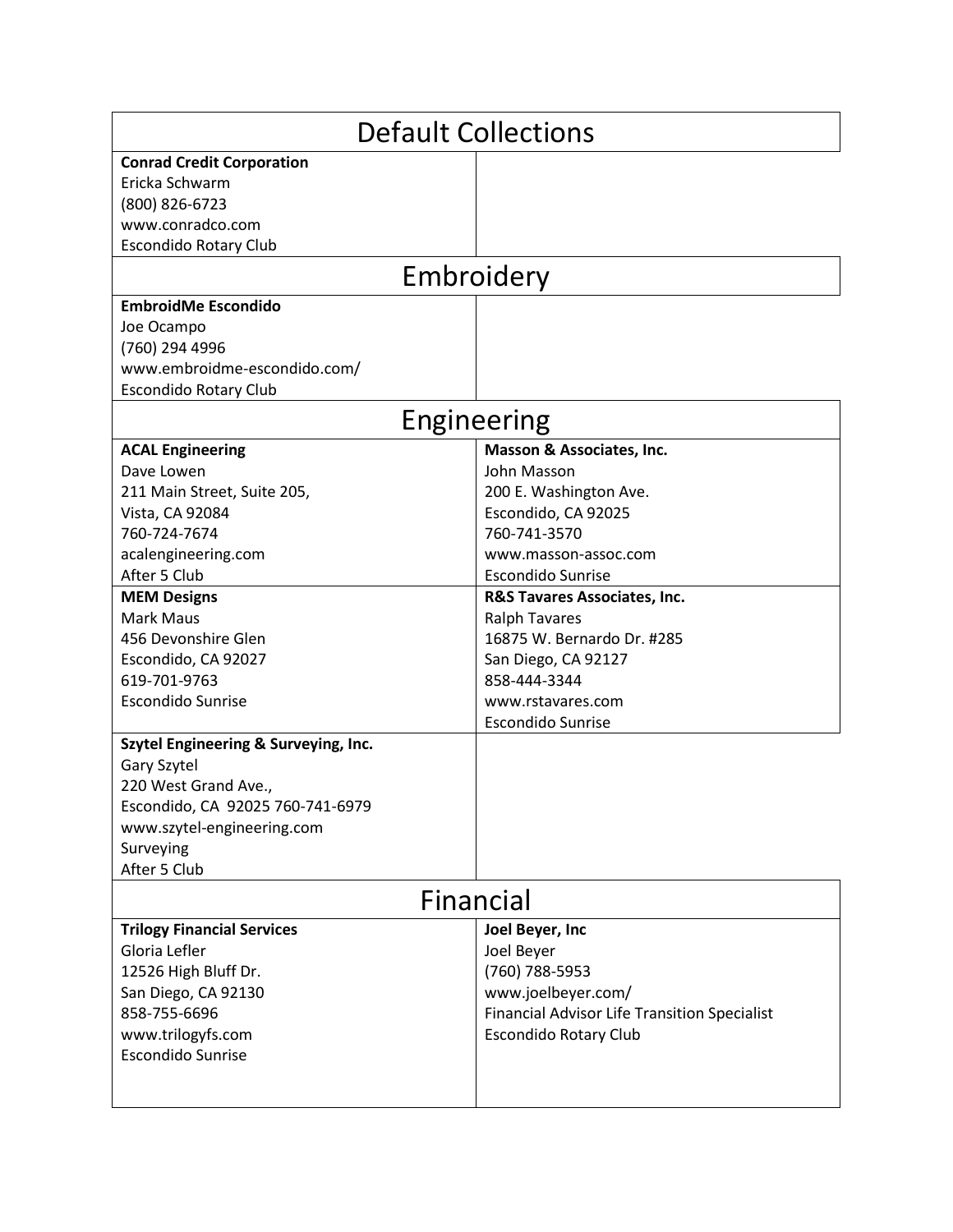|                                                    | <b>Flooring &amp; Windows Covers</b> |
|----------------------------------------------------|--------------------------------------|
| Work Place Services, Inc. / Kuske Interiors        |                                      |
| John Boyce                                         |                                      |
| 610 Alpine Way,                                    |                                      |
| Escondido, CA 92029                                |                                      |
| 760-745-6869                                       |                                      |
| www.workplaceservices.com                          |                                      |
| <b>Escondido Sunrise</b>                           |                                      |
| Fine Jewelry                                       |                                      |
| <b>Ben Bridge Jeweler</b>                          |                                      |
| <b>Christopher McCarthy</b>                        |                                      |
| (760) 745-3900                                     |                                      |
| www.benbridge.com                                  |                                      |
| <b>Escondido Rotary Club</b>                       |                                      |
|                                                    | Furniture                            |
| <b>Murphy's Fine Woodworking</b>                   |                                      |
| <b>Brian Murphy</b>                                |                                      |
| PO Box 300100                                      |                                      |
| Escondido, CA 92030                                |                                      |
| 760-743-6923                                       |                                      |
| www.murphysfinewoodworking.com                     |                                      |
| <b>Escondido Sunrise</b>                           |                                      |
| <b>Heating &amp; Air Conditioning</b>              |                                      |
| <b>Aelott Air Conditioning</b>                     |                                      |
| <b>Rich Aeling</b>                                 |                                      |
| 812 W. Washington Ave,                             |                                      |
| Escondido, CA 92025                                |                                      |
| 760-746-1333                                       |                                      |
| www.aelott.com                                     |                                      |
| <b>Escondido Sunrise</b>                           |                                      |
| Health                                             |                                      |
| <b>Active Knots Sports Massage and Yogo Center</b> | <b>Graybill Medical Group</b>        |
| Elisa Cohen                                        | Floyd Farley                         |
| 210 S. Juniper St. #110                            | 225 E. Second Ave.                   |
| Escondido, CA 92025                                | Escondido, CA 92025                  |
| 760-0415-7529                                      | 760-291-6700                         |
| www.activeknotsmassage.com                         | www.graybill.org                     |
| Health                                             | Medical                              |
| <b>Escondido Sunrise</b>                           | <b>Escondido Sunrise</b>             |
|                                                    |                                      |
|                                                    |                                      |
|                                                    |                                      |
|                                                    |                                      |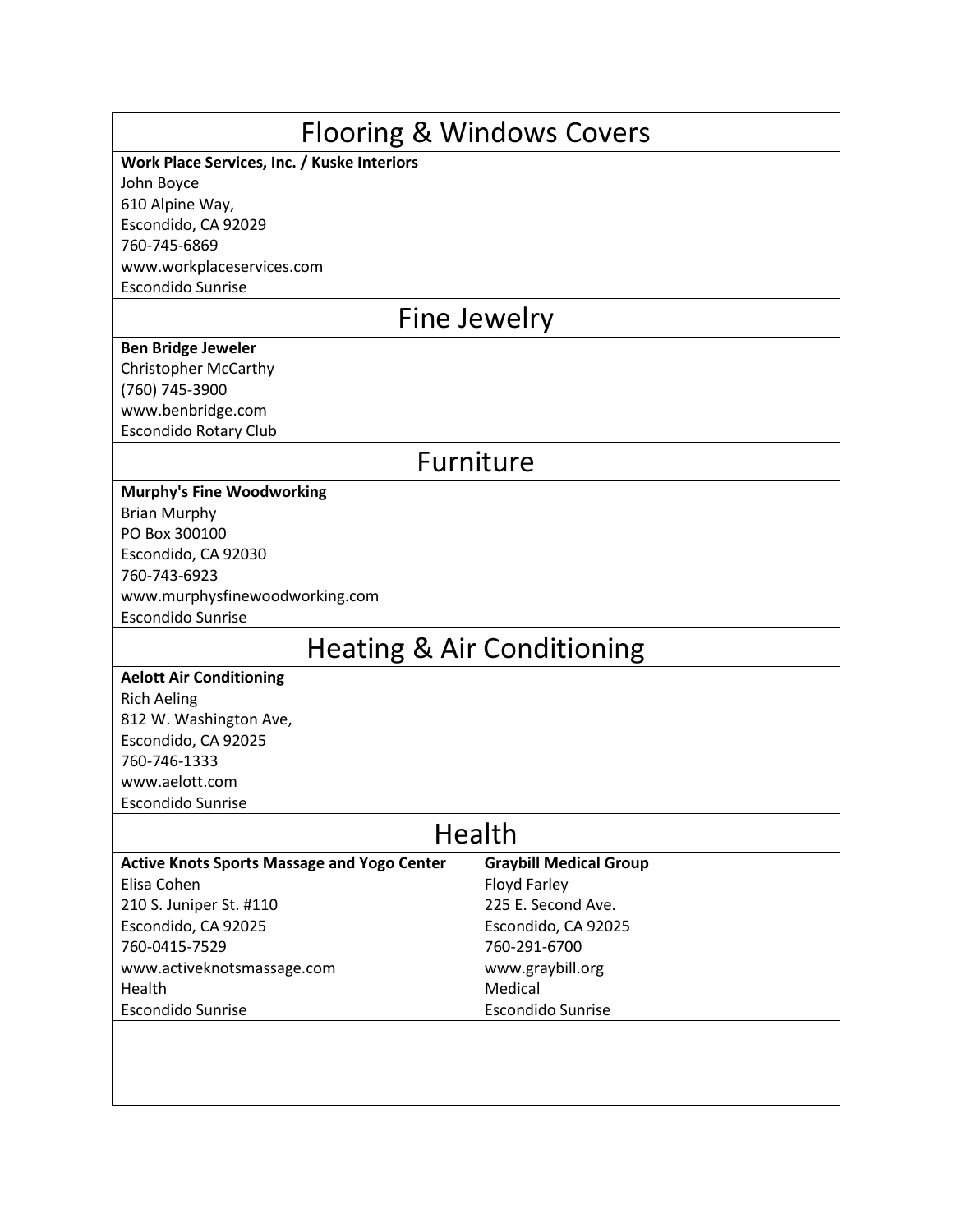| <b>Lifetime Smiles</b>                        | <b>Michael J Cooper, Optometry</b>        |
|-----------------------------------------------|-------------------------------------------|
| Christo Mallakis, DMD                         | Mike Cooper                               |
| (805) 587-4212                                | 251 E. 4th Avenue                         |
| www.ltsmiles.com/                             | 760-745-5412                              |
| Dentist                                       | ww.drcooperoptometry.com                  |
| <b>Escondido Rotary Club</b>                  | <b>Health - Vision Care</b>               |
|                                               | After 5 Club                              |
| <b>Healthcare</b>                             |                                           |
| <b>Care Choice Home Care</b>                  | <b>Just Therapy</b>                       |
| Jeani Goesbeck                                | DeeDee Just                               |
| 338 Via Vera Cruz Suite 140                   | 625 W. Citracado Parkway Suite 120        |
| San Marcos CA 92078                           | Escondido, CA 92025                       |
| 760-798-4508                                  | 760-716-4200                              |
| www.carechoicehomecare.com                    | www.just-therapy.com                      |
| After 5 Club                                  | After 5 Club                              |
| San Diego Center for Integrative Oncology     | <b>The Elizabeth Hospice</b>              |
| DeeDee Just                                   | Jan Jones                                 |
| 625 W. Citracado Parkway Suite 120            | (760) 737-2050                            |
| Escondido, CA 92025                           | www.elizabethhospice.org/                 |
| 800-557-1468                                  | <b>Hospice and Palliative Care</b>        |
| www.sdcio.org                                 | <b>Escondido Rotary Club</b>              |
| After 5 Club                                  |                                           |
| Insurance                                     |                                           |
|                                               |                                           |
| Kevin S Svetich, CLU Insurance & Investments  | Pacific Standard Insurance Services, Inc. |
| Kevin S Svetich                               | Tom S. Knight                             |
| 210 S. Juniper St.                            | (760) 294-1017                            |
| Escondido, CA 92025                           | www.pacificstandardinsurance.com          |
| 760-746-4777                                  | <b>Escondido Rotary Club</b>              |
| www.kssvetichslu.com/www.kevinssvetichclu.com |                                           |
| <b>Escondido Sunrise</b>                      |                                           |
| <b>Tim Giblin LUTC</b>                        |                                           |
| Tim Giblin                                    |                                           |
| 133 S. Escondido Blvd.                        |                                           |
| 760-741-1188                                  |                                           |
| www.timgiblin.com                             |                                           |
| After 5 Club                                  |                                           |
|                                               | Interior Design / Consultant              |
| <b>Sandy Mac Designs</b>                      |                                           |
| Sandy MacDougal                               |                                           |
| (760) 535-4534                                |                                           |
| SandyMacDesigns.Scentsy.us                    |                                           |
| Interior Design / Consultant                  |                                           |
| <b>Escondido Rotary Club</b>                  |                                           |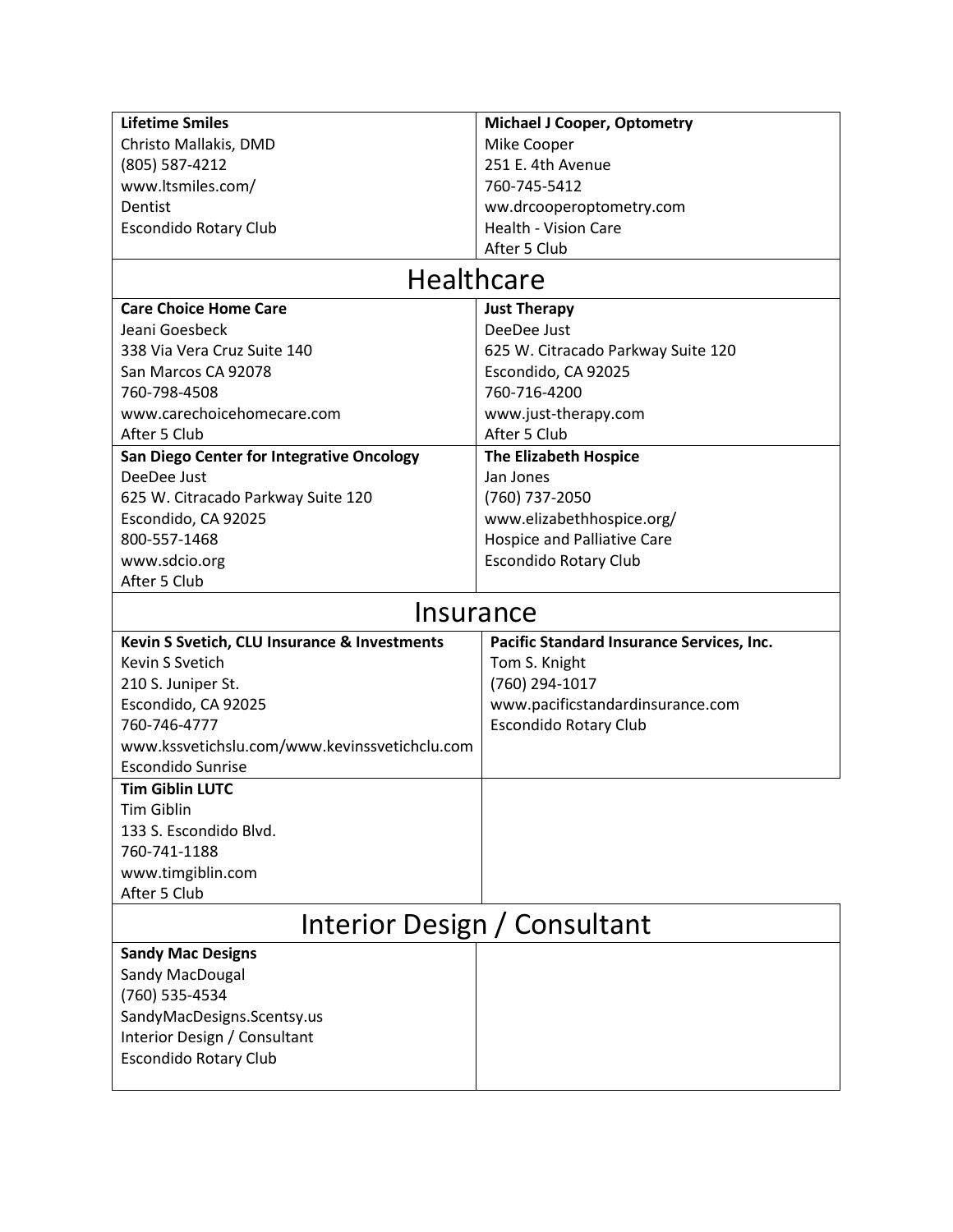| Legal                                         |                                   |
|-----------------------------------------------|-----------------------------------|
| <b>Estate and Trust Law, Professional Law</b> | Law Office of Constance J. Larsen |
| Corporation                                   | Constance J. Larsen               |
| Jacqueline Skay                               | 345 W. 9th Ave. #102,             |
| (760) 745-7576                                | Escondido, CA 92025               |
| estateandtrustlaw.com                         | 760-745-3841                      |
| <b>Estate and Trust Law</b>                   | www.constancelarsen.com           |
| <b>Escondido Rotary Club</b>                  | <b>Escondido Sunrise</b>          |
| Law Office of James E. Lund                   | Law Office of Silas Harrington    |
| James E. Lund                                 | Silas Harrington                  |
| 249 E. 4th Ave.                               | 345 W. 9th Ave.                   |
| Escondido, CA 92025                           | Escondido, CA 92025               |
| 760-747-7800                                  | 760-737-2900                      |
| www.lundlaw.com                               | www.sihlaw.com                    |
| <b>Escondido Sunrise</b>                      | <b>Escondido Sunrise</b>          |
| Skaja   Daniels   Lister   Permito LLP        |                                   |
| Carl J. Skaja, Esq.                           |                                   |
| 960 Canterbury Place, Suite 110               |                                   |
| Escondido, CA 92025                           |                                   |
| 760 781 3464                                  |                                   |
| www.sdlplaw.com                               |                                   |
| Attorney                                      |                                   |
| After 5 Club                                  |                                   |
|                                               | Mortgage                          |
| <b>Integrity 1st Mortgage</b>                 |                                   |
| Elana Karoly                                  |                                   |
| 134 E. Pennsylvania Ave.                      |                                   |
| Escondido, CA 92025                           |                                   |
| 949-419-4196                                  |                                   |
| www.elanaloans.com                            |                                   |
| <b>Escondido Sunrise</b>                      |                                   |
| <b>Music</b>                                  |                                   |
| <b>Escondido Choral Arts Foundation</b>       |                                   |
| Joe Stanford                                  |                                   |
| (760) 805-3945                                |                                   |
| www.escondidochoralarts.com/                  |                                   |
| <b>Music Education and Concerts</b>           |                                   |
| <b>Escondido Rotary Club</b>                  |                                   |
|                                               |                                   |
|                                               |                                   |
|                                               |                                   |
|                                               |                                   |
|                                               |                                   |
|                                               |                                   |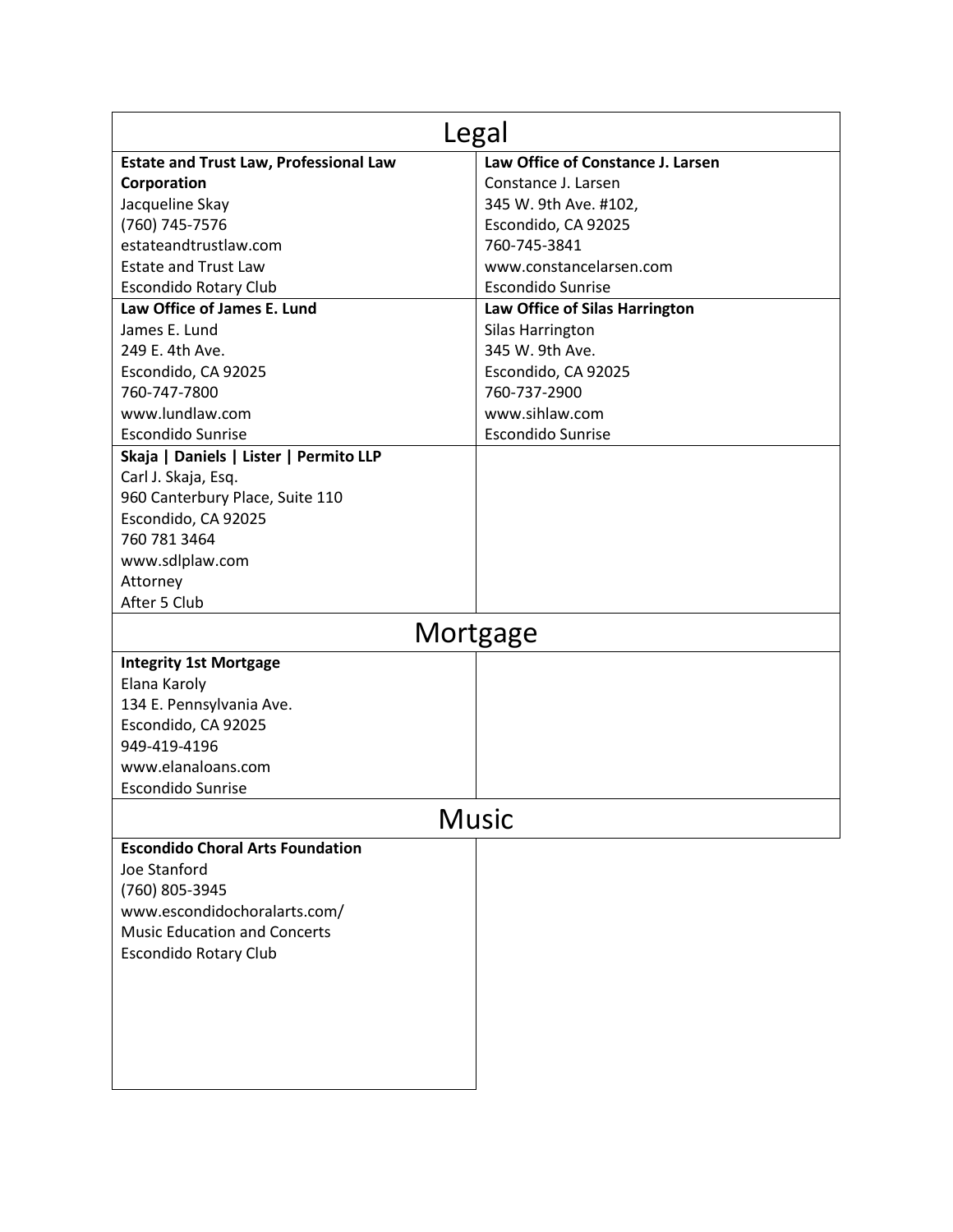| Printing                                                                                                                                                                                                  |                                                                                                                                                                                                                    |
|-----------------------------------------------------------------------------------------------------------------------------------------------------------------------------------------------------------|--------------------------------------------------------------------------------------------------------------------------------------------------------------------------------------------------------------------|
| <b>American Printing and Mail</b><br><b>Rich Macaluso</b><br>904 Rancheros Dr, Ste I,<br>San Marcos, CA 92069<br>760-738-0511<br>www.AmericanPrintingAndMail.com<br>Printing; Direct Mail<br>After 5 Club |                                                                                                                                                                                                                    |
|                                                                                                                                                                                                           | <b>Public Relations</b>                                                                                                                                                                                            |
| <b>Dick Daniels Public Relations</b><br><b>Dick Daniels</b><br>(619) 417-2925<br><b>PUBLIC RELATIONS</b><br><b>Escondido Rotary Club</b>                                                                  |                                                                                                                                                                                                                    |
|                                                                                                                                                                                                           | <b>Real Estate</b>                                                                                                                                                                                                 |
| <b>Carrington Real Estate Services</b><br><b>Bonnie Maloney</b><br>(760) 613-6889<br>www.bonniemaloney.com<br><b>Residential Real Estate</b><br>After 5 Club<br><b>Howard West Coast Realty</b>           | Carrington Real Estate Services (CA), Inc.<br>Jeff Weber<br>387 N. Escondido Blvd #100<br>Escondido, CA 92025<br>760-291-1000x135<br>www.jeffandaurora.com<br><b>Escondido Rotary Club</b><br><b>RE/MAX UNITED</b> |
| Nancy K. Howard<br>970 W. Valley Pkwy. #601,<br>Escondido, CA 92025<br>- Mail only and deliveries only.<br>760-215-0615<br>www.HowardWestCoastRealty.com<br>After 5 Club                                  | Rosa Ruiz<br>(760) 725-4745<br>www.RosaRuiz.com<br><b>Residential Real Estate</b><br><b>Escondido Rotary Club</b>                                                                                                  |
| <b>The Heritage Group</b><br>Mark Hoekstra<br>610 West Ash Street, Suite 1503,<br>San Diego, CA 92101<br>858-254-0690<br>www.theheritagegroup.com<br>Real Estate - Commercial<br><b>Escondido Sunrise</b> |                                                                                                                                                                                                                    |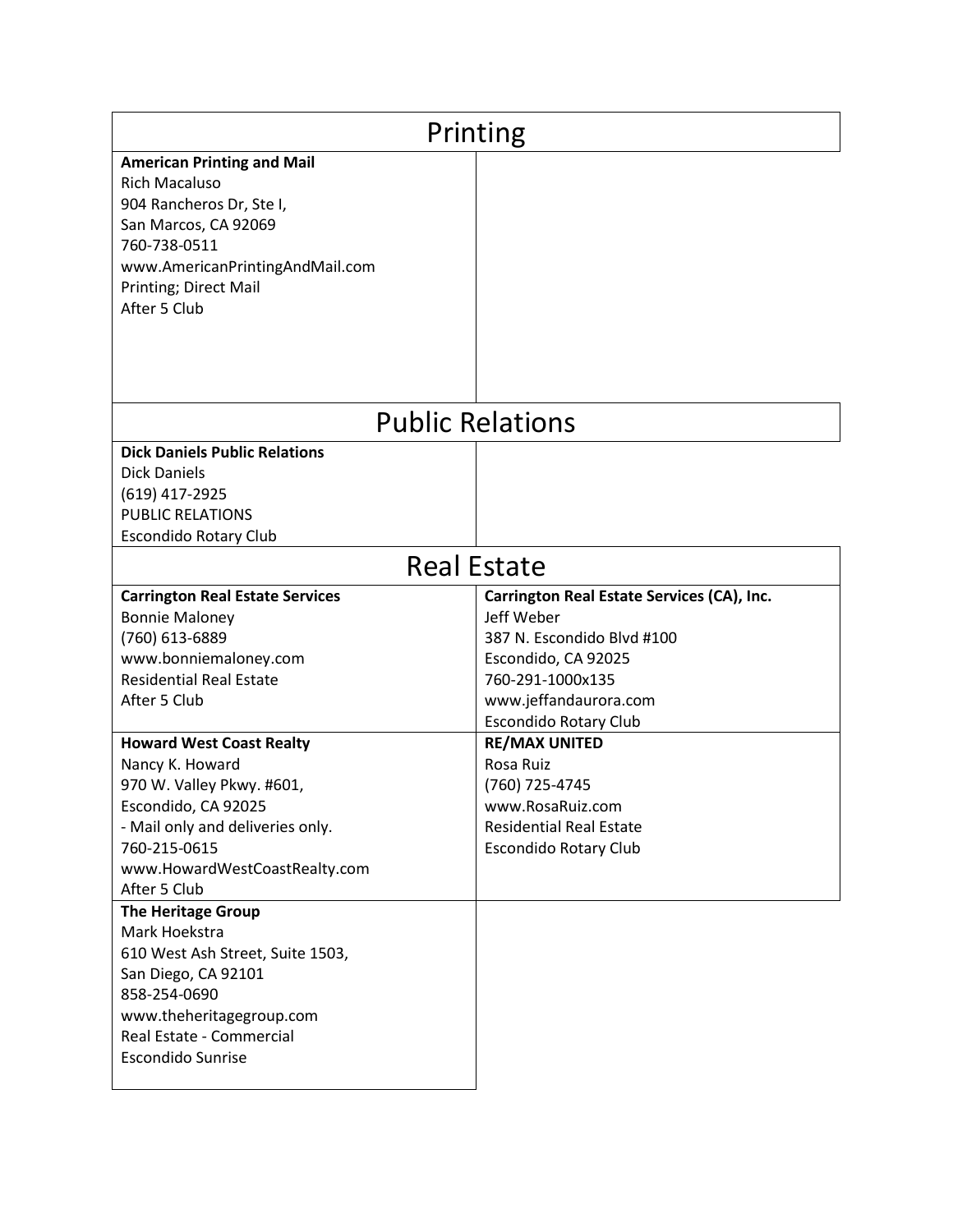| <b>RPM Commodities</b><br>Royce Moore<br>(760) 822-5917<br>Recycling/"Slow Food" Supplier<br><b>Escondido Rotary Club</b><br>Restaurant<br><b>Cocina Del Charro</b><br>Fernando Monforte<br>890 W. Valley Pkwy.<br>Escondido, CA 92025<br>760-745-1382<br>www.cocinadelcharro.com<br><b>Escondido Sunrise</b><br>Shipping<br><b>That Place that Ships</b><br>Mike O'Malley<br>243 S. Escondido Blvd. Escondido, CA 92025<br>760-741-7639<br>www.thatplacethatships.com<br><b>Escondido Sunrise</b><br><b>Social Services Charity</b><br><b>Interfaith Community Services</b><br>Greg Anglea<br>(760) 489-6380<br>www.interfaithservices.org<br><b>Escondido Rotary Club</b><br><b>Signs</b><br><b>All Star Signs</b><br><b>Printing Solutions</b><br>George Beitner<br>Meagan Baker<br>1924 W Mission Rd. Suite A<br>(760) 741-9899<br>Escondido, CA 92029<br>www.printing-solutions.biz/<br>Printing/Marketing and Design<br>760-746-6555<br><b>Escondido Rotary Club</b><br>www.allstarsignsinc.com | Recycling                |  |
|-------------------------------------------------------------------------------------------------------------------------------------------------------------------------------------------------------------------------------------------------------------------------------------------------------------------------------------------------------------------------------------------------------------------------------------------------------------------------------------------------------------------------------------------------------------------------------------------------------------------------------------------------------------------------------------------------------------------------------------------------------------------------------------------------------------------------------------------------------------------------------------------------------------------------------------------------------------------------------------------------------|--------------------------|--|
|                                                                                                                                                                                                                                                                                                                                                                                                                                                                                                                                                                                                                                                                                                                                                                                                                                                                                                                                                                                                       |                          |  |
|                                                                                                                                                                                                                                                                                                                                                                                                                                                                                                                                                                                                                                                                                                                                                                                                                                                                                                                                                                                                       |                          |  |
|                                                                                                                                                                                                                                                                                                                                                                                                                                                                                                                                                                                                                                                                                                                                                                                                                                                                                                                                                                                                       |                          |  |
|                                                                                                                                                                                                                                                                                                                                                                                                                                                                                                                                                                                                                                                                                                                                                                                                                                                                                                                                                                                                       |                          |  |
|                                                                                                                                                                                                                                                                                                                                                                                                                                                                                                                                                                                                                                                                                                                                                                                                                                                                                                                                                                                                       |                          |  |
|                                                                                                                                                                                                                                                                                                                                                                                                                                                                                                                                                                                                                                                                                                                                                                                                                                                                                                                                                                                                       |                          |  |
|                                                                                                                                                                                                                                                                                                                                                                                                                                                                                                                                                                                                                                                                                                                                                                                                                                                                                                                                                                                                       |                          |  |
|                                                                                                                                                                                                                                                                                                                                                                                                                                                                                                                                                                                                                                                                                                                                                                                                                                                                                                                                                                                                       |                          |  |
|                                                                                                                                                                                                                                                                                                                                                                                                                                                                                                                                                                                                                                                                                                                                                                                                                                                                                                                                                                                                       |                          |  |
|                                                                                                                                                                                                                                                                                                                                                                                                                                                                                                                                                                                                                                                                                                                                                                                                                                                                                                                                                                                                       |                          |  |
|                                                                                                                                                                                                                                                                                                                                                                                                                                                                                                                                                                                                                                                                                                                                                                                                                                                                                                                                                                                                       |                          |  |
|                                                                                                                                                                                                                                                                                                                                                                                                                                                                                                                                                                                                                                                                                                                                                                                                                                                                                                                                                                                                       |                          |  |
|                                                                                                                                                                                                                                                                                                                                                                                                                                                                                                                                                                                                                                                                                                                                                                                                                                                                                                                                                                                                       |                          |  |
|                                                                                                                                                                                                                                                                                                                                                                                                                                                                                                                                                                                                                                                                                                                                                                                                                                                                                                                                                                                                       |                          |  |
|                                                                                                                                                                                                                                                                                                                                                                                                                                                                                                                                                                                                                                                                                                                                                                                                                                                                                                                                                                                                       |                          |  |
|                                                                                                                                                                                                                                                                                                                                                                                                                                                                                                                                                                                                                                                                                                                                                                                                                                                                                                                                                                                                       |                          |  |
|                                                                                                                                                                                                                                                                                                                                                                                                                                                                                                                                                                                                                                                                                                                                                                                                                                                                                                                                                                                                       |                          |  |
|                                                                                                                                                                                                                                                                                                                                                                                                                                                                                                                                                                                                                                                                                                                                                                                                                                                                                                                                                                                                       |                          |  |
|                                                                                                                                                                                                                                                                                                                                                                                                                                                                                                                                                                                                                                                                                                                                                                                                                                                                                                                                                                                                       |                          |  |
|                                                                                                                                                                                                                                                                                                                                                                                                                                                                                                                                                                                                                                                                                                                                                                                                                                                                                                                                                                                                       |                          |  |
|                                                                                                                                                                                                                                                                                                                                                                                                                                                                                                                                                                                                                                                                                                                                                                                                                                                                                                                                                                                                       |                          |  |
|                                                                                                                                                                                                                                                                                                                                                                                                                                                                                                                                                                                                                                                                                                                                                                                                                                                                                                                                                                                                       |                          |  |
|                                                                                                                                                                                                                                                                                                                                                                                                                                                                                                                                                                                                                                                                                                                                                                                                                                                                                                                                                                                                       |                          |  |
|                                                                                                                                                                                                                                                                                                                                                                                                                                                                                                                                                                                                                                                                                                                                                                                                                                                                                                                                                                                                       |                          |  |
|                                                                                                                                                                                                                                                                                                                                                                                                                                                                                                                                                                                                                                                                                                                                                                                                                                                                                                                                                                                                       |                          |  |
|                                                                                                                                                                                                                                                                                                                                                                                                                                                                                                                                                                                                                                                                                                                                                                                                                                                                                                                                                                                                       |                          |  |
|                                                                                                                                                                                                                                                                                                                                                                                                                                                                                                                                                                                                                                                                                                                                                                                                                                                                                                                                                                                                       |                          |  |
|                                                                                                                                                                                                                                                                                                                                                                                                                                                                                                                                                                                                                                                                                                                                                                                                                                                                                                                                                                                                       |                          |  |
|                                                                                                                                                                                                                                                                                                                                                                                                                                                                                                                                                                                                                                                                                                                                                                                                                                                                                                                                                                                                       |                          |  |
|                                                                                                                                                                                                                                                                                                                                                                                                                                                                                                                                                                                                                                                                                                                                                                                                                                                                                                                                                                                                       |                          |  |
|                                                                                                                                                                                                                                                                                                                                                                                                                                                                                                                                                                                                                                                                                                                                                                                                                                                                                                                                                                                                       |                          |  |
|                                                                                                                                                                                                                                                                                                                                                                                                                                                                                                                                                                                                                                                                                                                                                                                                                                                                                                                                                                                                       |                          |  |
|                                                                                                                                                                                                                                                                                                                                                                                                                                                                                                                                                                                                                                                                                                                                                                                                                                                                                                                                                                                                       |                          |  |
|                                                                                                                                                                                                                                                                                                                                                                                                                                                                                                                                                                                                                                                                                                                                                                                                                                                                                                                                                                                                       | <b>Escondido Sunrise</b> |  |
| <b>Sign-A-Rama of Escondido</b>                                                                                                                                                                                                                                                                                                                                                                                                                                                                                                                                                                                                                                                                                                                                                                                                                                                                                                                                                                       |                          |  |
| Jon Hudson                                                                                                                                                                                                                                                                                                                                                                                                                                                                                                                                                                                                                                                                                                                                                                                                                                                                                                                                                                                            |                          |  |
| (760) 746-1132                                                                                                                                                                                                                                                                                                                                                                                                                                                                                                                                                                                                                                                                                                                                                                                                                                                                                                                                                                                        |                          |  |
| www.signsbysignarama.com                                                                                                                                                                                                                                                                                                                                                                                                                                                                                                                                                                                                                                                                                                                                                                                                                                                                                                                                                                              |                          |  |
| Full service sign & graphics shop                                                                                                                                                                                                                                                                                                                                                                                                                                                                                                                                                                                                                                                                                                                                                                                                                                                                                                                                                                     |                          |  |
| <b>Escondido Rotary Club</b>                                                                                                                                                                                                                                                                                                                                                                                                                                                                                                                                                                                                                                                                                                                                                                                                                                                                                                                                                                          |                          |  |